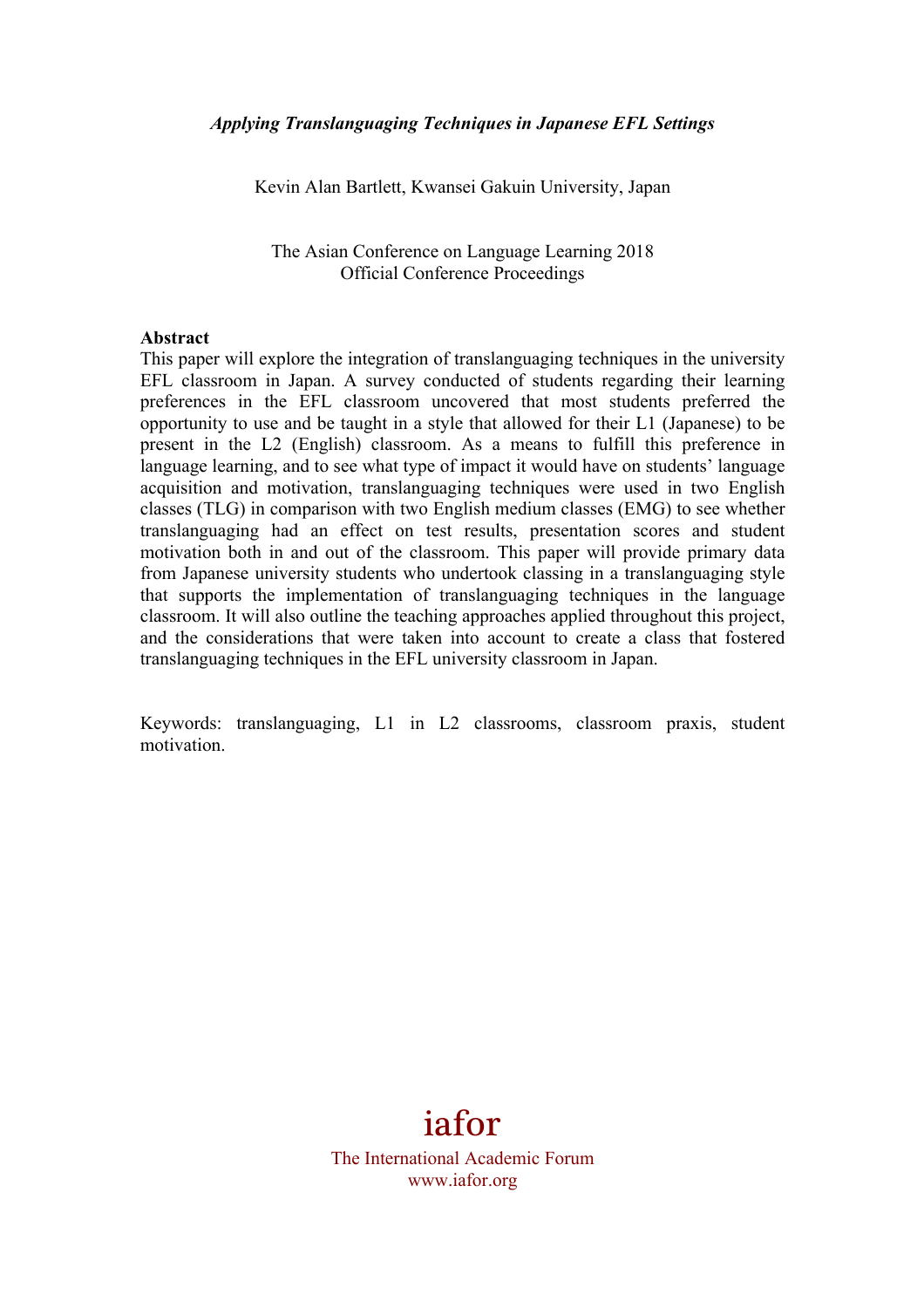### **Introduction**

The use of a student's L1 in L2 classrooms has been viewed as undesirable within EFL university environments in Japan (Ford, 2009). The purpose of this study is to show that with appropriate consideration and planning, the incorporation of students' L1 in the classroom can improve students' L2 retention and motivation towards studying English as a foreign language. This study will outline the implementation of translanguaging techniques in Japanese university EFL classrooms and summarize the results of a study that showed that student levels of language retention, language usage, and motivation to engage with the L2 all improved as a result of the incorporation of translanguaging approaches. This paper will outline the theory of translanguaging and how it was applied in a second-year English reading classroom that was taught to Japanese science and technology majors. Through an analysis of students test scores, presentation scores and post course surveys, this paper will show that translanguaging and the use of students' L1 in the L2 classroom can benefit their EFL learning.

# **Literature review**

## **Origins of the study**

This study originated as a result of two separate studies that were conducted by this researcher in the university that this project was undertaken, to investigate Japanese university students' personality profiles and learning preferences.

The first study was conducted by Moreno and Bartlett (2016) to identify student personality types according to the Myers-Briggs Type Indicator® personality inventory (MBTI®). The study outlined what influences these results may have on classroom participation, motivation and purpose for studying English. The results of this survey showed that a plurality of  $16\%$  of students registered as Introversion + Intuition + Feeling + Judging (INFP), followed by Introversion + Intuition + Thinking + Perceiving (INTP) (11.4%), and Introversion + Sensing + Feeling + Judging (ISFJ), Introversion + Intuition + Thinking + Judging (INTJ), and Introversion + Sensing + Feeling + Perceiving (ISFP)  $(9.1\%$  each). A further breakdown of these results showed that Introversion (70%) was notably more present than extraversion (30%); that there were strong preferences for Intuition (60%) over Sensing (40%) and for Perceiving (61%) over Judging (39%); and a slight preference for Feeling (52%) over Thinking (48%). With these results, it was concluded Moreno and Bartlett (2016), that in an introverted classroom, asking students to communicate in English was a somewhat daunting task and that approaches that played on the learners' strengths were essential to consider for teaching practice. Furthermore, these results reveal the effect personality types have on the level of output and participation in comparison with ESL settings in western countries, where classes are more predominantly focused on opinion exchange (Perks, 2016). These factors may further contribute to the falling TOEIC scores that are currently evident in Japan (Yokogawa, 2017), which measure a student's communicative competence through listening tasks that are heavily centered on day-to-day conversations and business interactions. (Moreno & Bartlett, 2016) Thus, the content of TOEIC listening questions puts Japanese students at a disadvantage because Japanese students don't have enough prior exposure to this kind of content.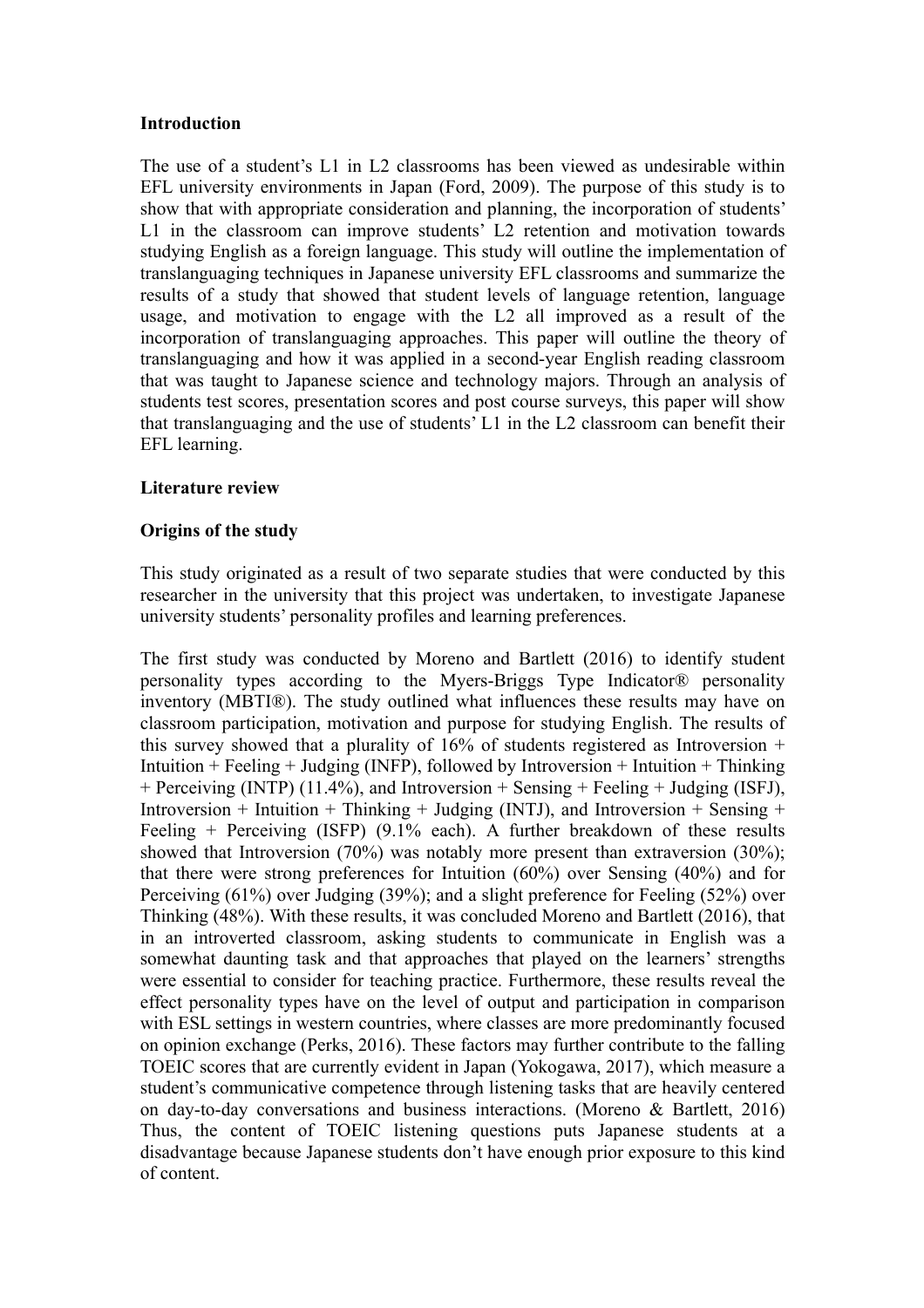A study of students' language learning preferences conducted by Bartlett (2017) investigated students' opinions about the incorporation of their L1 (Japanese) in the L2 (English) classroom. Results of this study showed a strong preference for classes to be taught bilingually rather than in the standard monolingual style that is prevalent in Japanese universities that employ native speaking lecturers to conduct classes (Ford, 2009). Within the environment in which the study took place, monolingual classrooms are the unofficial norm, and discussions about whether to incorporate students' L1 in the L2 classroom is a topic of debate, with supporters for both sides. These opinions are also heavily influenced by an instructor's ability in the local L1. This study found that students preferred to have the option of using Japanese with the teacher, that it allowed for them to feel more comfortable trying to communicate, and that it allowed for a decreased fear of making mistakes or oddly ending conversations by being able to code switch and continue the conversation with their teacher. Furthermore, students reported an increased level of motivation to study English as a result of L1 incorporation in the L2 classroom, as they felt that they were presented with more opportunities to enquire in their native language about points that they were confused about, and that they were able to better grasp the concepts being taught by hearing the explanation in Japanese by their instructor, who could use both languages as teaching tools. (Bartlett, 2017).

As a result of these findings, the researcher considered how to:

- l Allow students to become familiar with communicating and expressing their own ideas in either language, which wasn't prevalent in their prior education.
- l Help students feel comfortable enough to communicate in a foreign language and not fear making mistakes.
- $\bullet$  Improve communicative competence in both their own language and the L2 in the foreign language classroom, as recommended in guidelines from the Ministry of Education, Culture, Science, Sports, and Technology (MEXT) (Monbukagakusho, 2014).
- Adapt approaches to teaching that would allow for the instructor to cater to students' strengths.

A translanguaging approach was thus deemed by this researcher as a viable tool to allow for the aforementioned points to be addressed at the classroom level.

# **The use of L1 in L2 classrooms**

Whether a student's L1 should be incorporated in the L2 classroom has been a topic of debate for many years in the field of Second Language Acquisition (SLA). However, with the reappearance of literature of support for the inclusion of L1 in L2 classrooms, researchers are once again investigating whether the L1 can be utilized as a tool for L2 development. Results have shown that L1 use in L2 instruction provides more positive impact on a student and their language acquisition than was previously thought. Looking at the case in Japan, where student exposure to English mainly happens in EFL classrooms, and with little to no opportunities to use English in students' daily lives, one can understand the reluctance of teachers to reduce students' opportunities for immersion in the target language as outlined by Harbord (1992). Yet, findings from ethnographic studies have shown that the elimination of the use of L1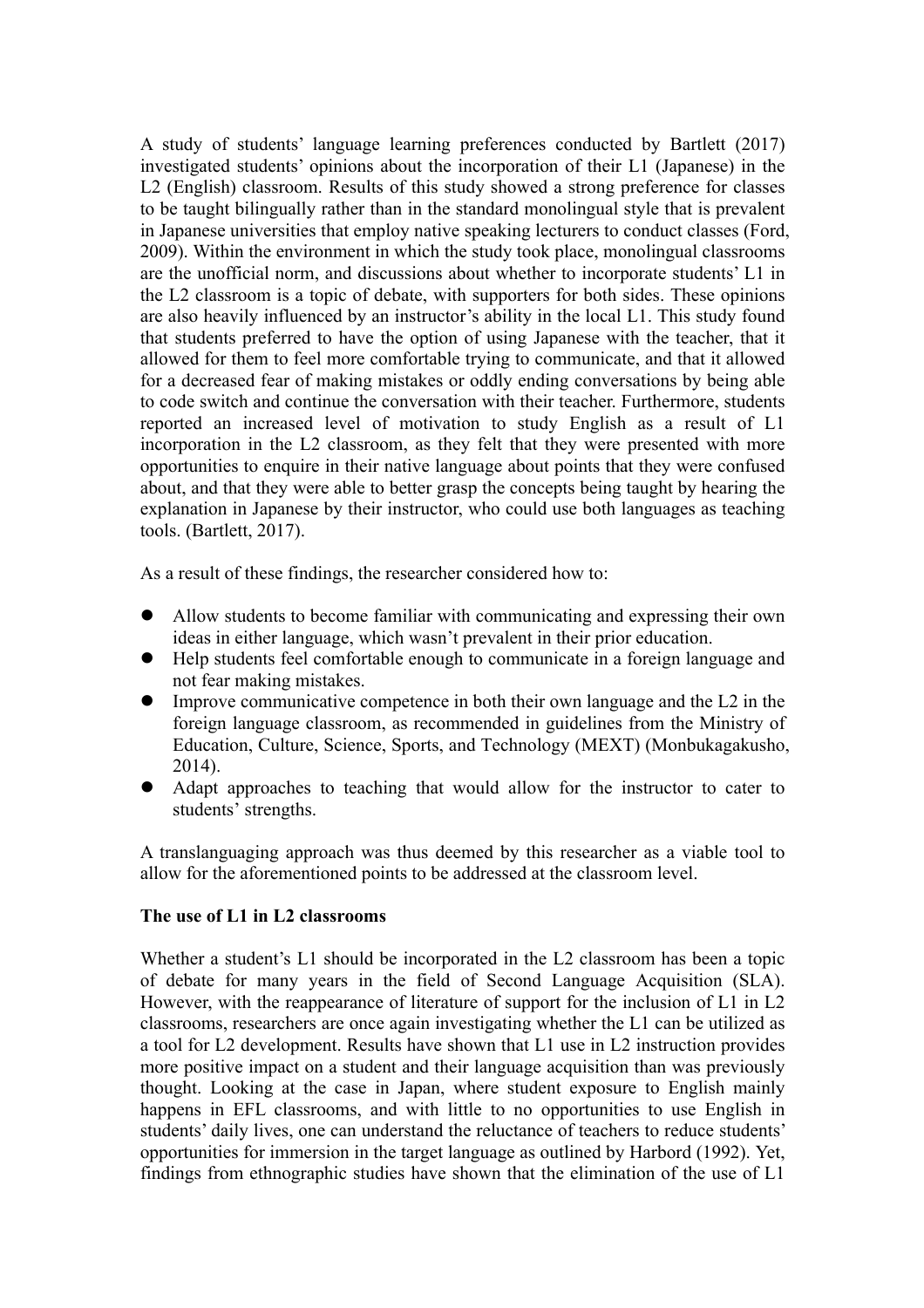deprives students of a learning and comprehension tool that allows for interpersonal barriers to be laxed, and allows for students to maintain interest in language enquiry, which is sometimes lost in monolingual classrooms due to language constraints (Macaro, 2001). Furthermore, the use of a learner's L1 in the classroom allows for not only language acquisition to occur, but also for notions specific to the language's social, cultural, historical and political concepts to be better comprehended by learners. This comprehension allows students to participate in the L2 with an appropriateness which they may need for future communicative contexts (Carroll, 2005). Lastly, according to Sharma (2006), in regard to administrative requirements, the use of L1 in L2 classrooms has been shown to benefit language analysis, error feedback, classroom management, comprehension checking and the presentation of grammar in the classroom, all positive points when considering the needs of students.

### **Translanguaging Literature**

Translanguaging is a developing concept in which all of a learner's languages are accessible and interchangeable in the classroom to promote understanding of the topic that is being presented. Furthermore, in regard to language acquisition, translanguaging has been seen as a way to bridge the separation between languages that is sometimes felt by foreign language learners and allows the development of the L2 to occur simultaneously with the help of the supporting L1. The definition of translanguaging outlined by Garcia and Wei (2014), best describes this concept as:

A developing concept in which the deliberate and systematic use of two languages is encouraged for education and learning purposes. Translanguaging views all of the language in a speaker's linguistic repertoire as belonging to a single integrated system, whereby speakers select and use the most suitable elements of a language for communicative use in a given context. Second language learners are not considered to be acquiring a new language, but adding to the integrated linguistic system of which their first language is already a part. In second language learning, then, an important concept within a translanguaging approach is the idea that both learners' first and second languages are encouraged and utilized in the classroom for the purpose of developing the weaker target language. (p.19~20).

Tranlanguaging in practice has shown that in some classrooms it has been a naturally occurring phenomenon, with students using their L1 when undertaking group tasks or discussions when out of earshot from the teacher (Canagarajah, 2011). In cases of translanguaging as instructional practice, teachers who have used students' L1 and L2 concurrently in the classroom have allowed for variants in the way language is used as a means to allow for mutual influence from both languages to occur in the classroom. This use of both languages supports comprehension and learning (Creese  $\&$ Blackledge, 2010). Most translanguaging literature investigates settings in which both languages are necessary: for example, studying English in the classroom and using English in the wider local environment, yet using Spanish at home or with friends and family. This study is investigating the less examined L2 foreign language classroom, where students formally study the language, yet do not have the opportunity or need to use the language outside of classroom contexts, and where "there does not seem to be a sanctioned place in the classroom in which this dynamic form of everyday bilingualism is normalized" (Palmer, Martínez, Mateus, & Henderson, 2014). Within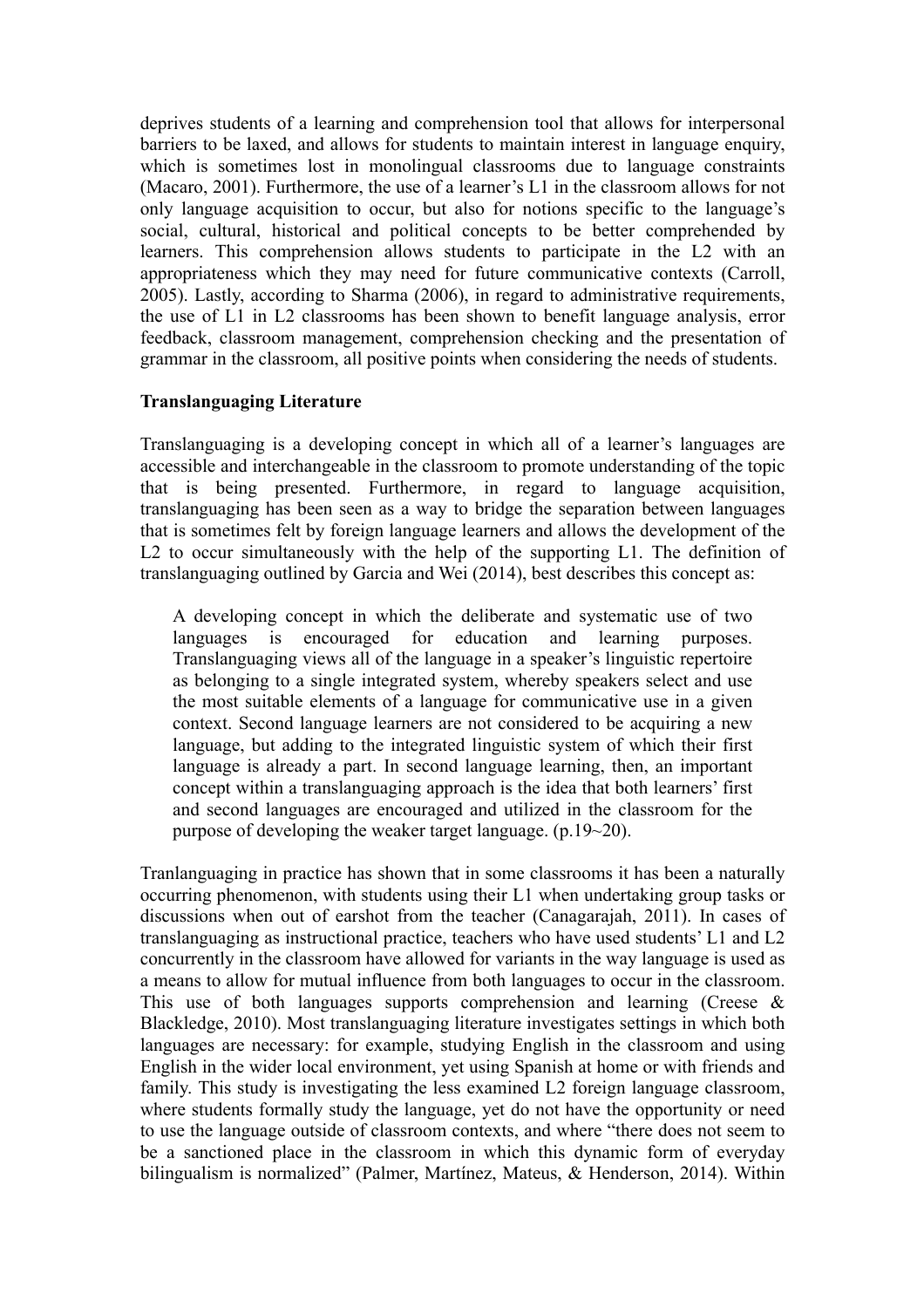this project, students have formally studied English for a minimum of 6 years in junior and senior high school, and have an additional year of study during their first year at university. Thus, students have 7 years of formal English study that can be tapped into and built upon within the EFL classroom that incorporates translanguaging approaches. Through the incorporation of translanguaging techniques, it is believed that teachers can play an integral part in improving students' motivation to study English, and enhance their grasp of the target language (Lewis, Jones, & Baker, 2012)

## **Recommended teaching approaches**

Within the translanguaging classroom, alternative teaching approaches have been recommended (Makalela, 2015). In line with the use of two languages in the classroom, a focus on multiplicity seems to be beneficial to translanguaging classrooms. Thus, multiple intelligences theory was used throughout this project. According to Gardner and Hatch (1989), each learner has seven independent forms of information processing. It is advised that teachers try to stimulate these intelligences for student development, comprehension, and learning. These intelligences are visual-spatial, bodily-kinesthetic, logical-mathematical, naturalist, musical-rhythmical, verbal-linguistic and interpersonal-intrapersonal. According to Csikszentmihalyi (1990), the stimulation of these intelligences is beneficial for:

- $\bullet$  a more personalized education,
- more "flow" experiences for students,
- $\bullet$  students who are "missed" by a traditional academic curriculum,
- project-based learning and/or an interdisciplinary curriculum, and
- **•** more authentic modes of assessment.

Thus, within the translanguaging classroom, incorporating tasks that stimulate these intelligences along with the dual use of students' L1 and L2 should enhance not only students' communicative and linguistic competence, but also their comprehension of the topics covered in the classroom.

# **Methodology**

Convenience sampling was used to recruit participants to take part in this study, and as a result, four classes that the researcher teaches at the university level were selected to take part in this study. The participants (n=107) were second year students in an English class focused on reading. This class was a compulsory subject for their second year at university. The subject content was largely focused on science and technology, in which students read a passage on a science or technology topic before answering short answer comprehension questions about the passage. Once this task was complete, students were presented with a problem that was outlined in the passage. In groups of four or five, students would have to discuss a way to solve this problem using their knowledge of science and technology from their major area of study. Students would then present their ideas to the class in English. During the last 10 minutes of each class, regardless of what participation group the participants belonged to, the instructor would summarize the key points that were covered in class and would remind students in Japanese of important tasks coming up in the following weeks, such as exams, vocabulary, and quizzes.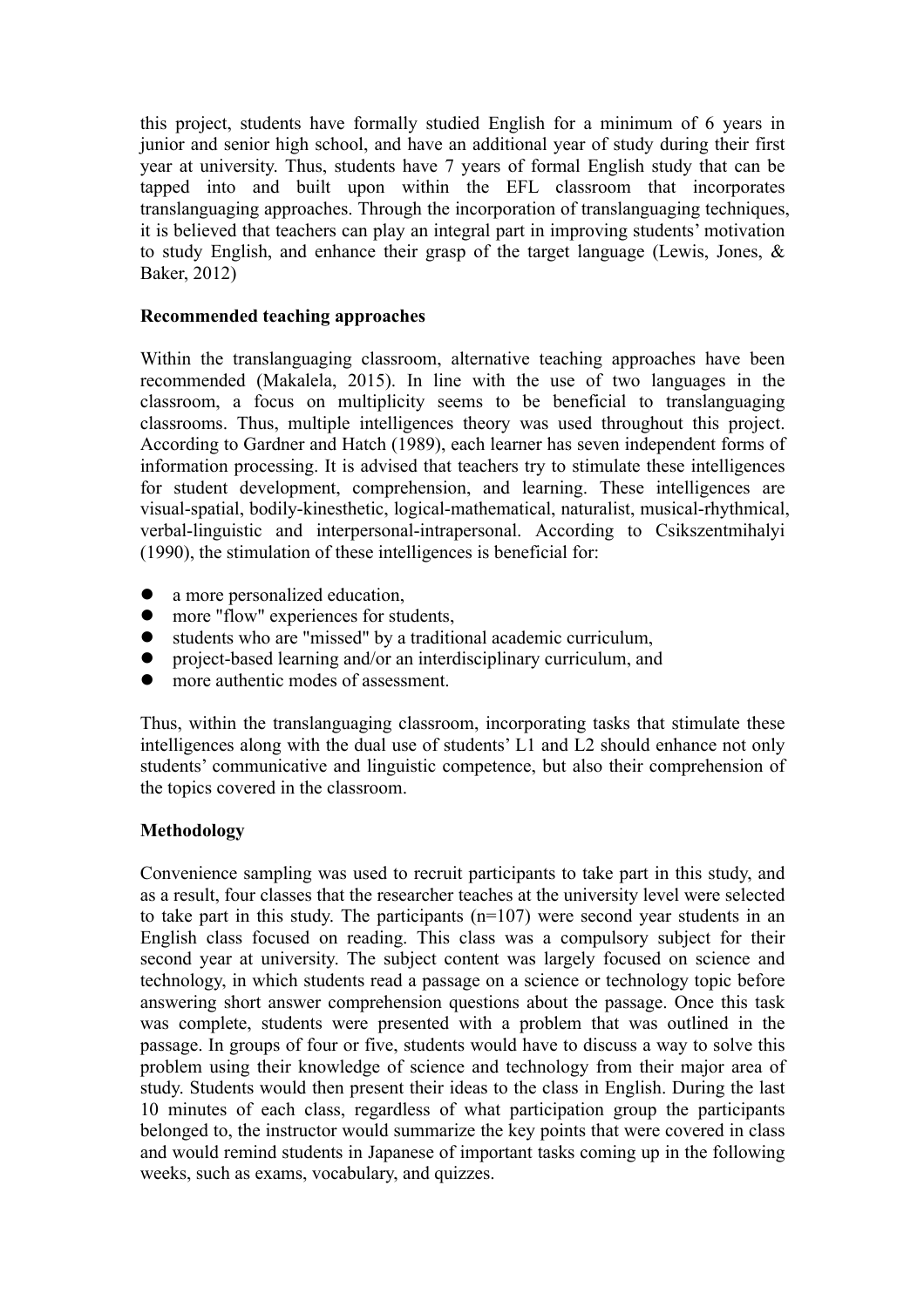The mid-term and final examinations for these classes were entailed reading the passages that were covered in class, and then answering new questions about the article, different to the questions provided in class for comprehension and group discussion. Students would then need to write in two or three sentences how they would go about solving the problem that was introduced in the passage, or write their opinions about the solutions that were discussed within the passage, or provide diagrams outlining why the problem exists. For presentation assignments, students would read graded readers, and in groups of four, present the book's author, the author's biography, an introduction to the main characters of the book, a brief summary of the book, and then a discussion of the book's moral lessons for the reader. Students would then answer follow up questions from the instructor or fellow students about the book or their opinions of it.

Students were informed of the present study in both English and Japanese using a Lime survey to outline the project and seek consent during class time. All students who were approached to take part in the survey filled in the online consent forms along with verbally agreeing to take part in the study. Before the study began, students completed a brief survey about their learning preferences in the classroom. In the consent form, students were informed that two classes will be able to use more Japanese and that two classes would be required to use more English depending on the group they were placed in, but participants were not informed about what group they belonged to. Students were also provided with the option to withdraw from the study; however, no students indicated a desire to withdraw. They were also informed that they would remain anonymous, and that their class averages would be used in a publication related to the research. Students gave consent by completing the consent form.

# **Descriptions of Groups**

Translanguaging Groups (TLGs): Two groups participated in classes taught by translanguaging techniques. Group 1 contained 27 participants and Group 2 contained 29 participants (N=56). This group was provided with more opportunities to communicate in both their L1 and L2 within the classroom with their instructor and classmates.

English Medium Groups (EMGs): Two groups participated in classes taught in an English medium, which is essentially the conventional way that classes are conducted within the university in which this study took place. Group 3 contained 23 participants, and had already been taught by the researcher in their previous year of study. This condition could show whether familiarity with the instructor had an impact on the study. Group 4 contained 28 participants (N=51). Although Groups 3 and 4 together are referred to as the English Medium Group (EMG), these students had opportunities to communicate in Japanese with their instructor and classmates, but on a much more limited level. If the explanation in English was deemed to be too difficult for students to comprehend based on the 'can do' list that was created based on students' past language study experience, then the student could inquire and hear explanations in Japanese from the teacher. The expected level of output that was expected from students was updated weekly based on the content that was studied the week prior.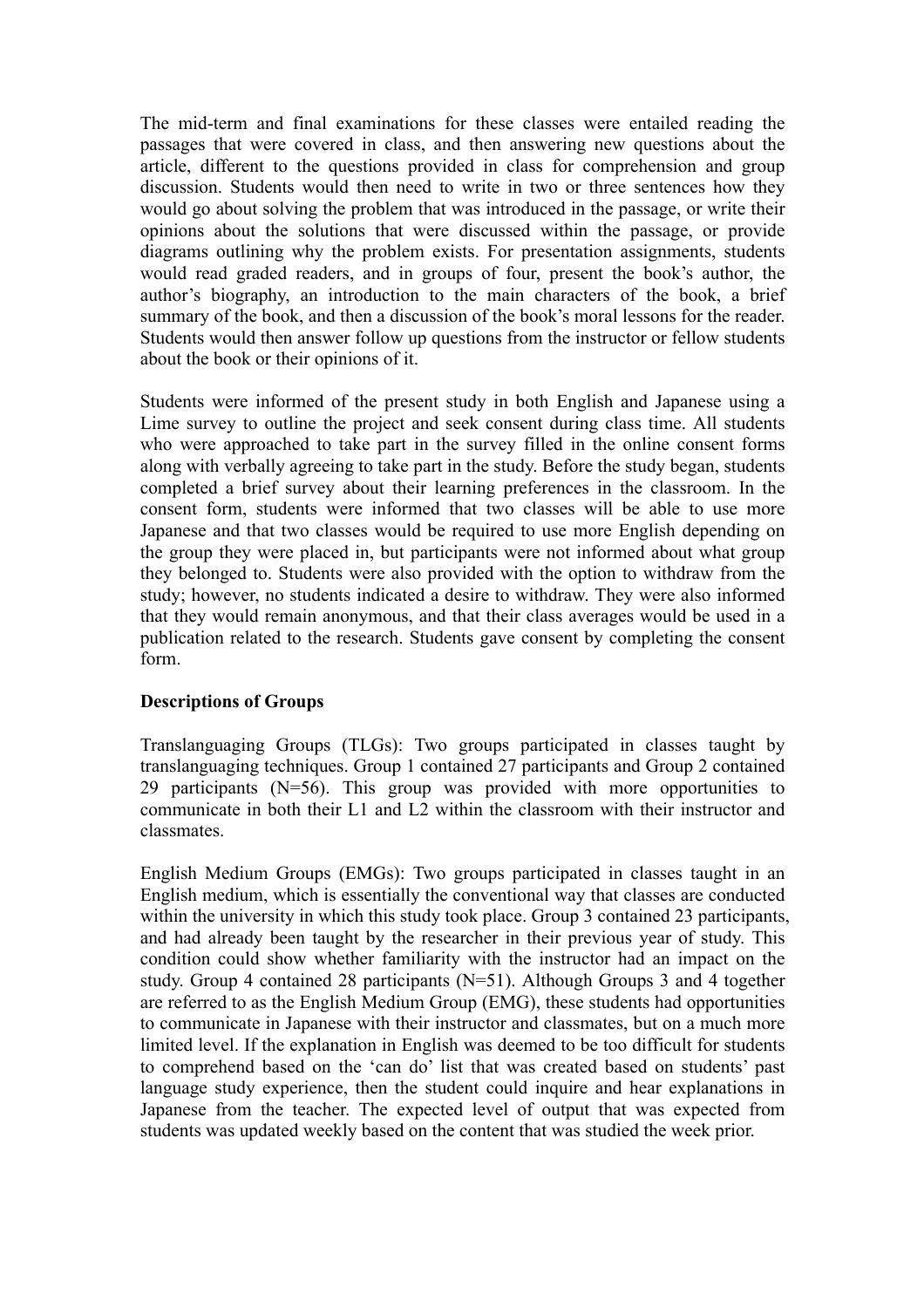Regardless of what group the students belonged to, they were all provided with the same printed handouts, textbooks, materials, tests and opportunities to talk with their teacher and fellow classmates. However, TLGs were presented with more leeway to use Japanese as a communication tool when doing group discussions, comprehension tasks, or making inquiries to the teacher. The EMGs were not provided with as many opportunities to use their L1 in the classroom or with their teacher, but they were provided with the same explanations as the TLGs in English so that no information was kept from them throughout this study.

In consultation with ethics specialists, the following two stipulations were made:

- That the researcher provides consistent explanations of materials and topics with all groups, but may choose to share this information in English or Japanese.
- l As many varying levels of Japanese are present among the teaching staff in the English division, ethics issues about withholding information from students based on the language of interaction becomes a non-issue as some teachers can, and some teachers can't use Japanese as a teaching tool in the classroom, and English only explanations are considered the norm.

Thus, issues related to the language used in the class were not anticipated as being ethically inappropriate, provided that all classes were furnished with the same content, explanations, materials and opportunities to ask questions of their teacher.

## **Approaches**

During classes with the TLGs, the instructor would use English as a means to explain the basic concepts that were to be outlined in the class, changing languages back to Japanese as new information was introduced. As each class progressed, the course-specific English level expected of students was raised based on the vocabulary, grammar, topic and themes covered in the previous class session. In group discussions, instructor-student dialogues, and in explanations of important points of consideration in the passage being studied, the TLGs had the opportunity to use both L1 (Japanese) and L2 (English) as media of inquiry. In the translanguaging classes, dual language usage was permitted, with the instructor and fellow students in the group facilitating the language learning process along with topic comprehension through the use of both languages. After class, students had the opportunity to choose to speak with the teacher in either English or Japanese, provided that they tried to use English if their inquiry contained the required vocabulary, grammar or content outlined in the "can do list". It was explained to students that they should use English when it had been covered in class, or if it was covered in their prior years of learning. The instructor was the one who would indicate to students whether they should change the language they used to inquire based on their level of attainment throughout the 14-week course. Thus, some variables were evident depending on students' levels, which fluctuated based on the individual being addressed. Furthermore, during group work times, it was observed that students would coax one another or point out when their classmate was not using English, even though it had been covered in class, or was a word, phrase, grammar pattern or utterance they should know, which further assisted with the increased output of L2 (English).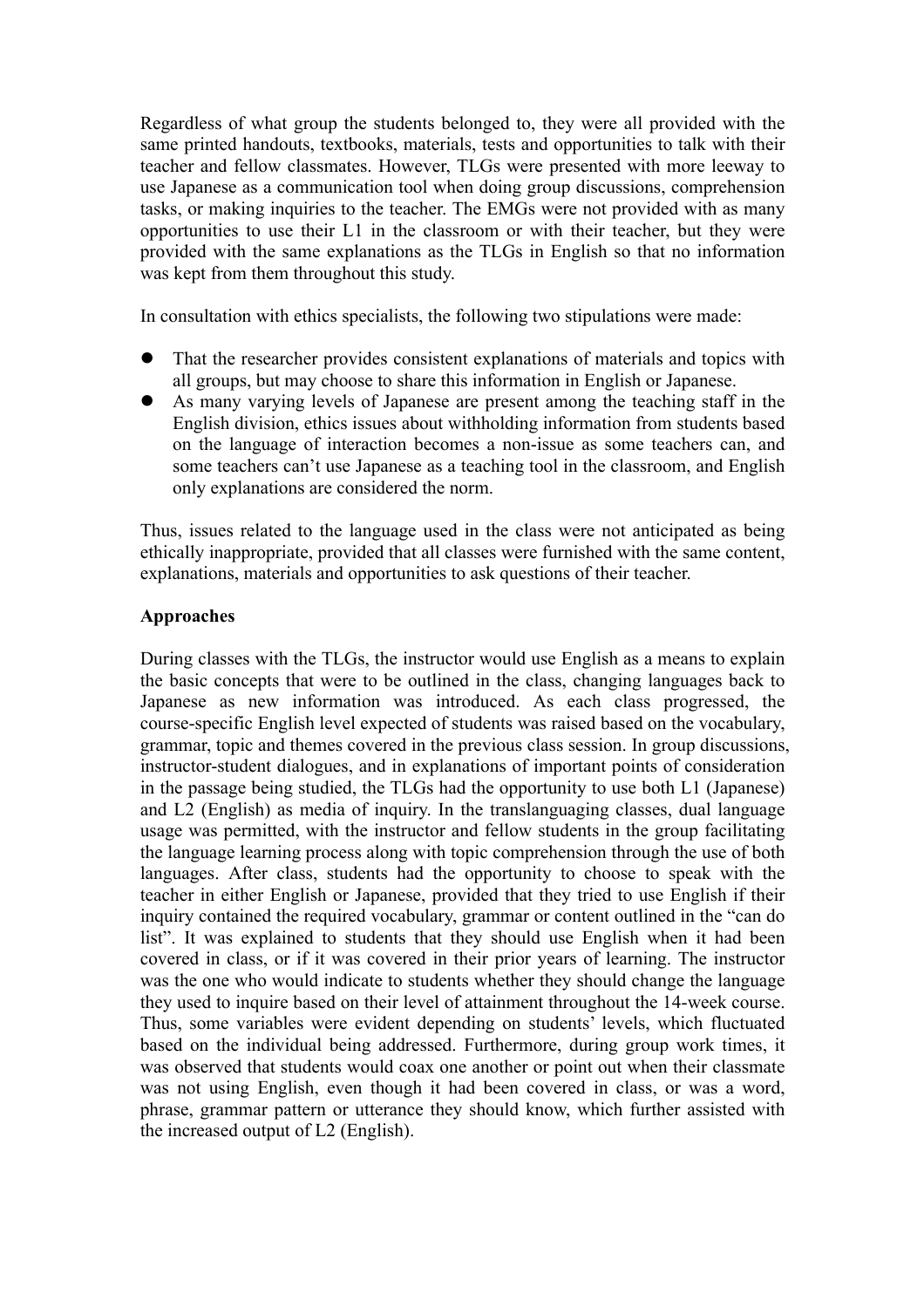In the EMGs, the students were expected to use English more than 90% of the time during group work activities, with the instructor explaining a majority of concepts, grammar, comprehension tasks and administrative information in English. A quick summary of what was covered was provided to both groups in Japanese at the end of each class to check for comprehension and consolidation of what was covered during the class itself. At the end of the class or group work activity, students were provided with opportunities to inquire with the teachers in Japanese, though instructor output was mainly provided in English unless extraneous circumstances arose, and where the instructor felt that the English level required for the explanation was much higher than the level indicated by the "can do list".

As a means of interaction and of stimulation of all students' intelligences, varying approaches to teaching were incorporated during class time. Examples include:

- Using English language YouTube videos and TED talks that addressed the lesson topic (visual-spatial and musical-rhythmical intelligences)
- $\bullet$  Writing for reflection (intrapersonal intelligences)
- l Group discussions (verbal-linguistic, interpersonal and musical-rhythmic intelligences)
- l Brainstorming scientific solutions to problems presented in class (naturalist intelligence)
- Gestures and acting while talking and during presentations (bodily-kinesthetic intelligence)
- Analysis of data and diagrams (logical-mathematical intelligence)
- **•** Presentations and poster presentations (bodily-kinesthetic, visual-spatial and musical-rhythmical, interpersonal intelligences)

Through the inclusion of multiple intelligences theory, and incorporating this approach into EFL teaching, it is believed by Bas (2008) that all students in the classroom can have a holistic learning experience.

# **Results**

### **Test scores**

|                         | <b>Translang</b><br>uaging<br>Group 1<br>(27)<br>Students) | Translanguagi<br>ng Group 2<br>(29 students) | <b>English Medium</b><br>Group 3<br>(23 students) | <b>English</b><br><b>Medium</b><br>Group 4<br>(28 students) |
|-------------------------|------------------------------------------------------------|----------------------------------------------|---------------------------------------------------|-------------------------------------------------------------|
| Mid-term<br>score       | 84%<br>$(\text{low } 71\%$<br>high $95\%$ )                | 86%<br>(Low 73%<br>high $94\%$ )             | 81%<br>$($ low 68%<br>high $91\%$ )               | 79%<br>(low $66%$ )<br>high $89\%$ )                        |
| <b>Final test score</b> | 89%<br>(low 77%)<br>high $95\%$ )                          | $92\%$<br>$\frac{1}{8}$<br>high $97\%$ )     | 80%<br>$($ low 68%<br>high $91\%$ )               | 77%<br>(low $66%$ )<br>high $90\%$ )                        |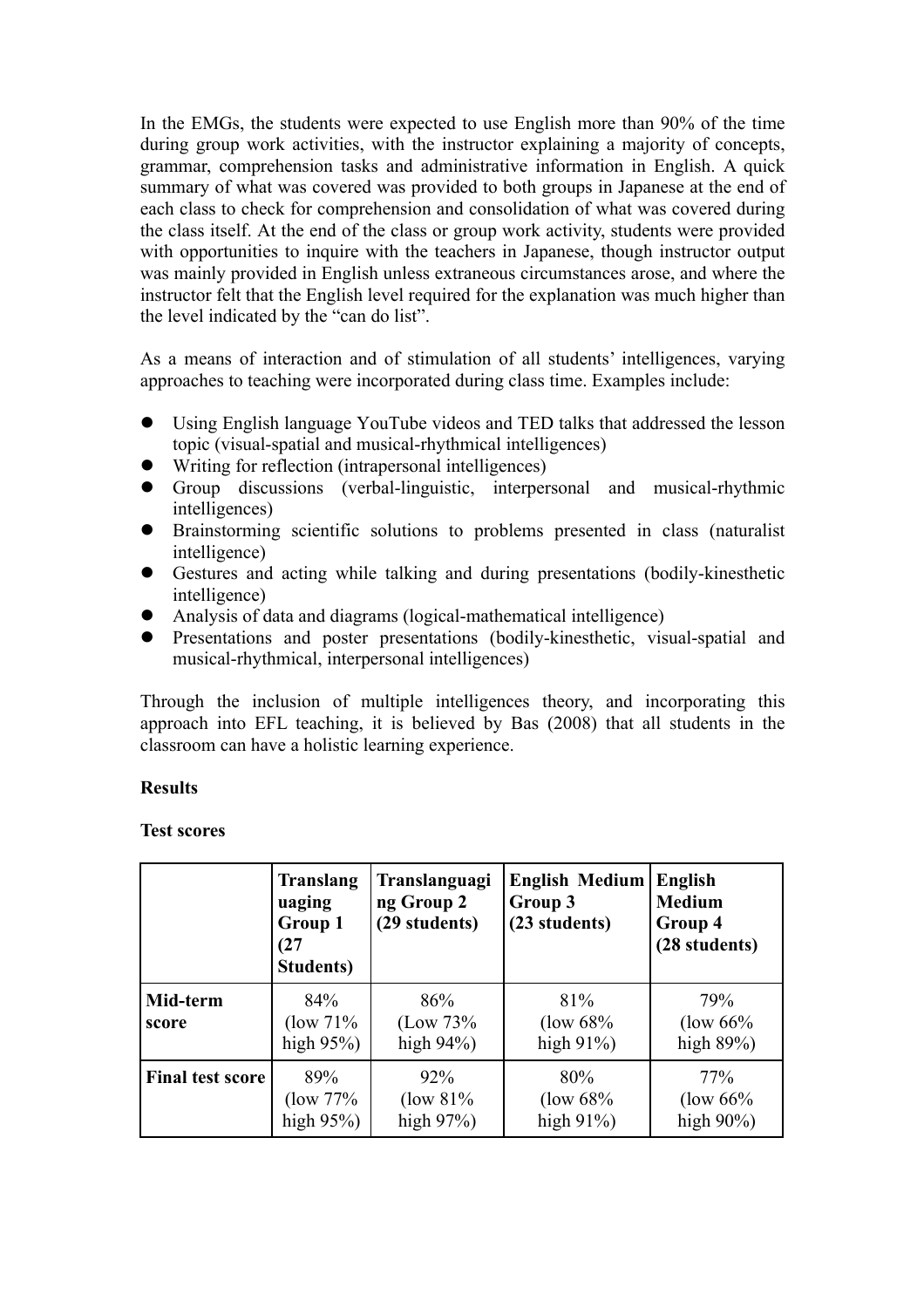Test results show that students in classes with a translanguaging approach scored higher on both mid-term and final exams, with the difference in score greater as time went on. The test papers of the TLG participants showed a higher rate of content retention, and a substantially higher completion rate for tasks that asked participants to share their personal opinions. When compared to the responses provided by the EMG, results showed a lower level of retention and of completion of questions that asked for their personal opinions. Furthermore, and surprising to the researcher, is that a higher level of retention for spelling, grammar use and data recall were evident within the TLGs.

Throughout the course of 14 weeks, there were 5% and 6% score increases in the two TLGs compared to 1% and 2% decrease in scores for the two EMGs, showing a 13% difference on a 100% scale.

### **Presentation observations**

|                                | Translanguaging                      | <b>Translanguaging</b>           | <b>English Medium English</b>    | <b>Medium</b>                                |
|--------------------------------|--------------------------------------|----------------------------------|----------------------------------|----------------------------------------------|
|                                | Group 1                              | Group 2                          | Group 3                          | Group 4                                      |
| <b>Presentati</b><br>on scores | $92\%$<br>(low 75%)<br>high $97\%$ ) | 93%<br>(low 82%<br>high $98\%$ ) | 85%<br>(Low 71%<br>high $92\%$ ) | 84%<br>$\frac{1}{\sqrt{2}}$<br>high $93\%$ ) |

These results show that the TLG met more criteria for the assessment of presentations than did the EMG. Observations showed that the level of English used, content covered, and requirements met were higher among TLG participants. EMG groups were noticeably slower in speaking and were not able to go into as much depth with their explanations when compared to the presentations given by TLG participants. Furthermore, the level of output from the TLG showed that they had a higher rate of retention and recall of vocabulary and grammar that had been introduced throughout the 14-week course.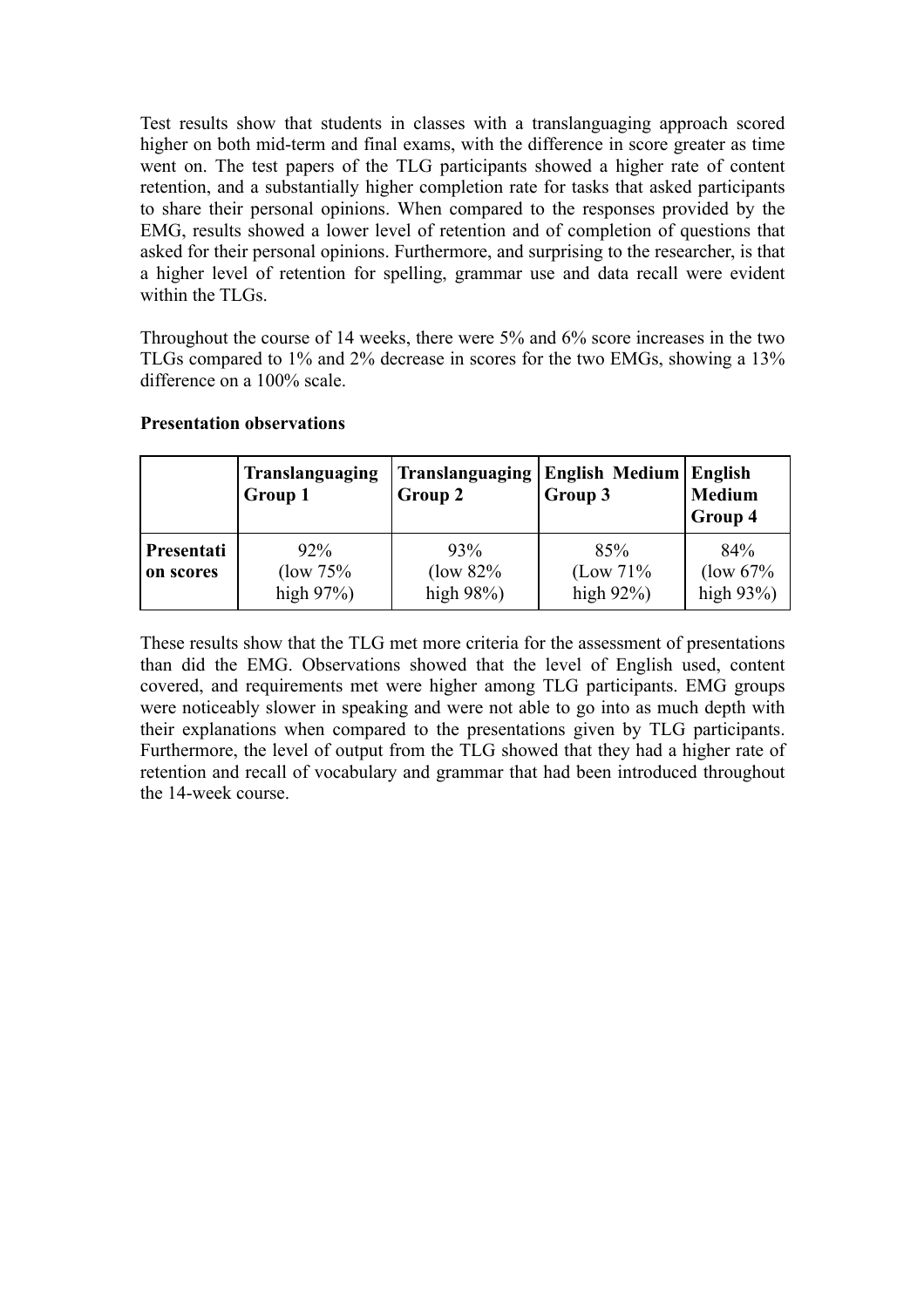### **Motivation and post questionnaire results**

|                            | <b>Translanguaging Group</b>    | <b>English Medium Group</b>  |
|----------------------------|---------------------------------|------------------------------|
| <b>Course Satisfaction</b> | 4.7 out of 5.0                  | 4.0 out of $5.0$             |
| rating                     |                                 |                              |
| Do you feel this           | 4.7 out of 5.0                  | 3.9 out of 5.0               |
| course allowed you         |                                 |                              |
| to learn effectively?      |                                 |                              |
| Do you feel that           | 4.8 out of 5.0                  | 3.8 out of 5.0               |
| your English               |                                 |                              |
| improved during            |                                 |                              |
| this course?               |                                 |                              |
| <b>Written feedback</b>    | I could learn better than in my | I wanted to study more       |
| and comments               | other classes.                  | grammar.                     |
|                            | I was able to participate more  | I would have liked the       |
|                            | during this class.              | option of speaking Japanese  |
|                            |                                 | when talking about science   |
|                            |                                 | related topics with my       |
|                            |                                 | classmates.                  |
|                            | I had more opportunities to     | I would like to have some    |
|                            | learn from my classmates in     | things explained in          |
|                            | this course compared to my      | Japanese, especially when it |
|                            | other English subjects.         | gets difficult.              |
|                            | This course made me enjoy       | My other subject teachers    |
|                            | studying English and as a       | did not let me use Japanese  |
|                            | result I want to take an        | to inquire, but I could use  |
|                            | English elective next year.     | some Japanese in this class, |
|                            |                                 | which allowed me to          |
|                            |                                 | understand the important     |
|                            |                                 | points better.               |

Results of post course surveys show that the TLG had a higher level of motivation and a stronger sense of learning taking place in class compared to the EMG. The EMG classes showed a slight drop in motivation, along with a decline in content retention and a lower score on questions that asked for their opinions. Students from the TLG recorded that they had more opportunities to interact with the teacher both in and outside of the classroom when compared to their other English classes and reported that content material became more comprehensible and meaningful as they were able to have more of a "feel" for the learning taking place.

### **Discussion**

The results of this project show that the incorporation of translanguaging approaches in the EFL classroom, and allowing students to use the L1 in L2 classrooms, was beneficial to their foreign language acquisition and retention of content taught throughout the class. The TLGs showed a higher level of retention on test results and a wider variety of English language use during presentations, and reported a higher level of motivation to study English when compared to the EMG. Although the EMG showed a slight decline in motivation and a lower level or retention compared to the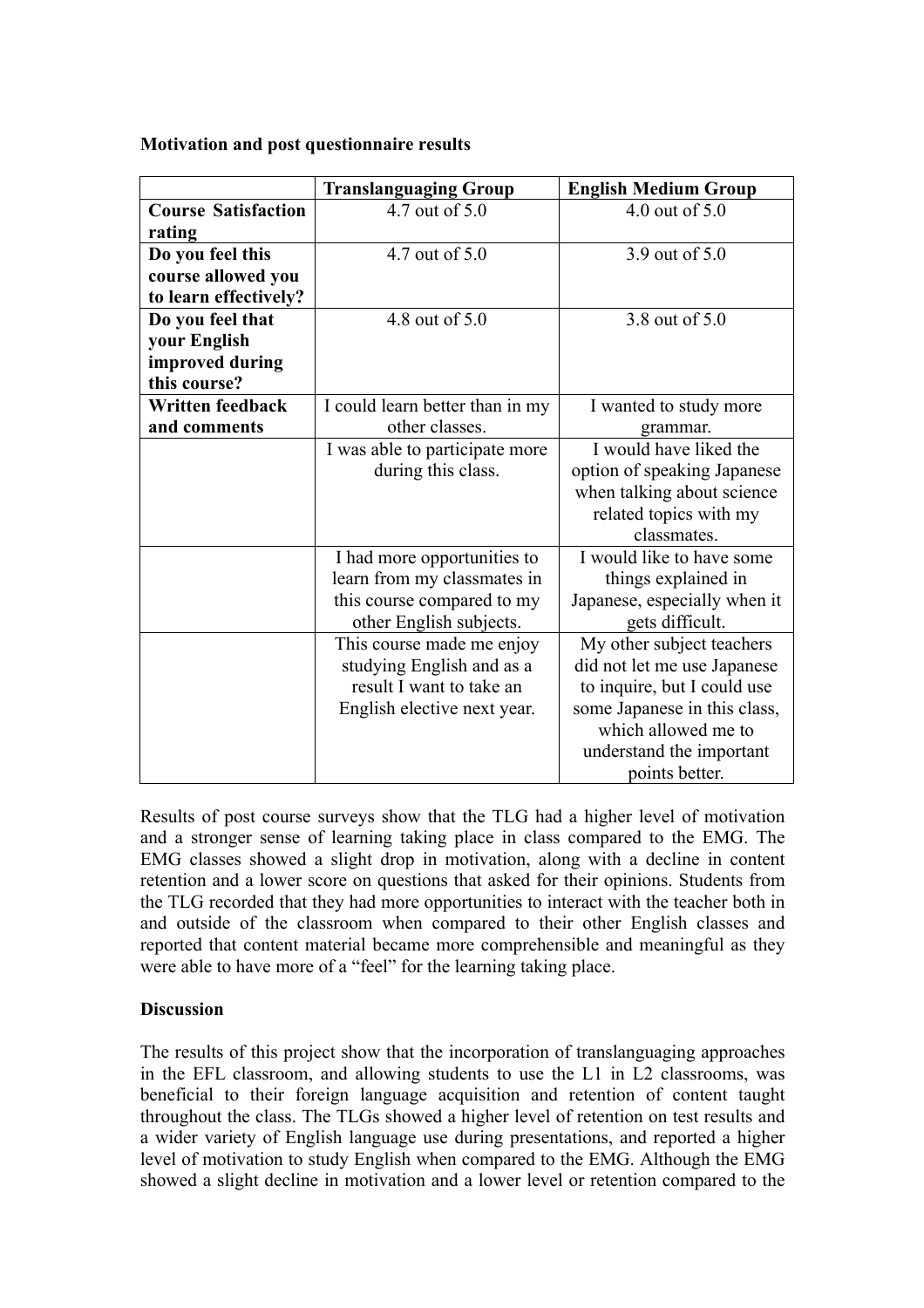TLG, there were students present who also stated that they enjoyed the course and felt that their learning had improved. Yet when looking at the data, it is clear to this researcher that the TLG had a higher satisfaction rate and a better retention of the language that was taught throughout the program. These results show that it would be beneficial to consider the incorporation of translanguaging approaches on a wider scale within the university classroom. This researcher is interested in continuing this line of research in the future. Furthermore, this researcher recommends the start of the use of translanguaging from an earlier age for students, especially when they are beginning to study English in either elementary school or junior high school. Through the continued use of translanguaging techniques, we could see an increase in English language proficiency and student motivation in the future in Japan.

## **Conclusion**

Although monolingual classrooms are considered the norm in Japan according to Ford (2009), this study shows that allowing for bilingual usage in the classroom through the implementation of translanguaging could be beneficial for further consideration within Japanese EFL classrooms. This study showed not only a higher level of language retention, usage and output, but also an increase in student motivation within the classroom, a current issue faced by some instructors in Japan where the study of the language is compulsory rather than elective. Through the incorporation of translanguaging technique, the identified limitations of English usage by students, a low level of motivation and an unwillingness to participate can be counteracted.

Although further research is required on a much larger scale, with students following a much wider variety of major fields of study, these preliminary results show that translanguaging could be a method that allows for Japanese EFL proficiency levels to rise. Furthermore, through the introduction of translanguaging techniques, student motivation could be increased and a student's L1 can be utilized as a supportive and incorporated learning and teaching tool. It is this researcher's hope that this paper will allow for further discussion among faculty and colleagues who teach EFL in Japan, and will allow for a better understanding of learner preferences, which will hopefully be more thoroughly considered in the creation of curricula and materials.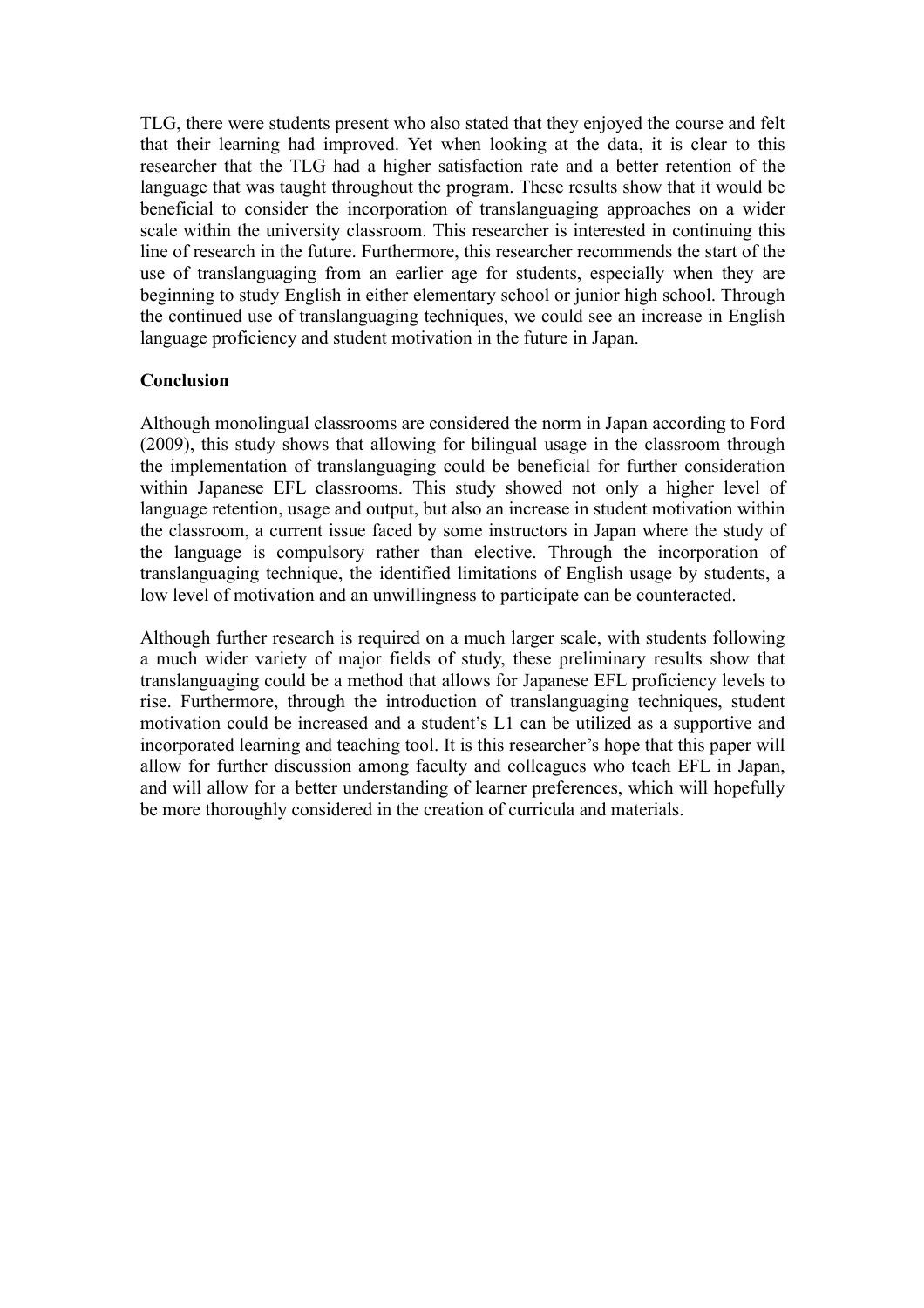### **References**

Bartlett, K. (2017). The use of L1 in L2 classrooms in Japan: A survey of University student preferences. *Kwansei Gakuin University Humanities Review, 22*(1), 71-80.

Bas, G. (2008). Integrating Multiple Intelligences in EFL/ESL Classrooms. *Online Submission*.

Canagarajah, S. (2011). Translanguaging in the classroom: Emerging issues for research and pedagogy. *Applied linguistics review, 2*, 1-28.

Carroll, J. (2005). Strategies for becoming more explicit. In J. Carrol, & Ryan, J. (Ed.), *Teaching international students: improving learning for all* (pp. 26-34). London: Routledge.

Creese, A., & Blackledge, A. (2010). Translanguaging in the Bilingual Classroom: A Pedagogy for Learning and Teaching? *The modern language journal, 94*(1), 103-115. doi:10.1111/j.1540-4781.2009.00986.x

Csikszentmihalyi, M. (1990). The domain of creativity.

Ford, K. (2009). Principles and practice of L1/L2 use in the Japanese university EFL classroom. *JALT Journal, 31*(1), 63-80.

Garcia, O., & Wei, L. (2014). *Translanguaging: Language, bilingualism and education*. Bassingstoke, UK: Palgrave Macmillan.

Gardner, H., & Hatch, T. (1989). Educational implications of the theory of multiple intelligences. *Educational researcher, 18*(8), 4-10.

Harbord, J. (1992). The use of mother tongue in the classroom. *ELT Journal, 46*, 350-355.

Lewis, G., Jones, B., & Baker, C. (2012). Translanguaging: Origins and development from school to street and beyond. *Educational Research and Evaluation, 18*(7), 641-654.

Macaro, E. (2001). Analyzing student teachers' code switching in foreign language classrooms. *Modern Language Journal, 85*, 531-548.

Makalela, L. (2015). Moving out of linguistic boxes: The effects of translanguaging strategies for multilingual classrooms. *Language and education, 29*(3), 200-217.

Monbukagakusho. (2014). *Report on the future improvement and enhancement of English Education*. MEXT Retrieved from http://www.mext.go.jp/en/news/topics/detail/1372625.htm.

Moreno, A., & Bartlett, K. (2016). Personality profiles, learning styles and the Japanese student: an exploratory survey. *Kwansei Gakuin University Humanities Review, 21*(1), 73-80.